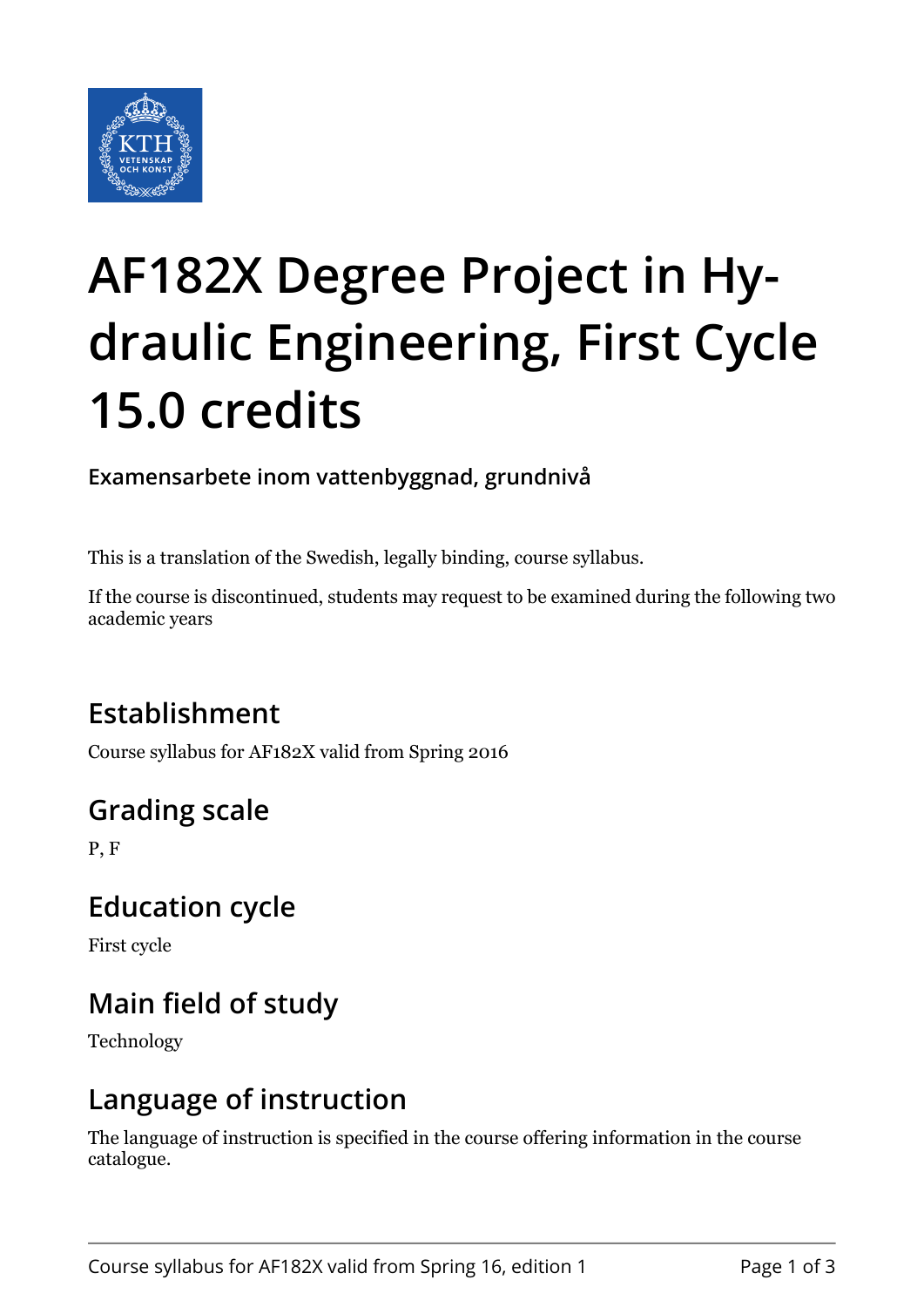## **Intended learning outcomes**

After completed degree project, the student should be able to

Show knowledge of the disciplinary foundation of the chosen subject area, applicable methods and orientation in current research and development as well as show advanced knowledge within some part of the subject area.

Demonstrate the ability to search, collect and use relevant information critically and identify the need for additional knowledge.

Demonstrate the ability to formulate, assess and handle problems and critically discuss phenomena, issues and situations.

Demonstrate the ability to plan, and with applicable methods, carry out assignments within given time frames.

After dialogue with different groups demonstrate the ability to orally and in writing account for and discuss information, problems and solutions.

Demonstrate the ability to exercise judgement considering relevant scientific, social and ethical aspects.

show a level of proficiency that is required to independently work within some part of the main technical field.

Demonstrate an understanding of the significance of a sustainable development within the subject area.

#### **Course contents**

The degree project should constitute a specialised study in the main field for first-cycle studies to satisfy the requirements for higher education qualification. The course is designed as a limited project of independent nature in hydraulic engineering.

# **Disposition**

The course is conducted as a project and is performed individually or together with another student. The course is designed with organised supervision including controls during the course period.

#### **Specific prerequisites**

A general condition is that a main part of the studies, at least 120 credits of which 60 credits with progressive specialisation for first-cycle studies within the main field of study, should be completed before the degree project may be started. It is the examiner that decide if the student has the specialisation that is intended and that the student completed the main part of the studies before degree project is started. Exemption can after assessment be granted by the director of first and second cycle education.